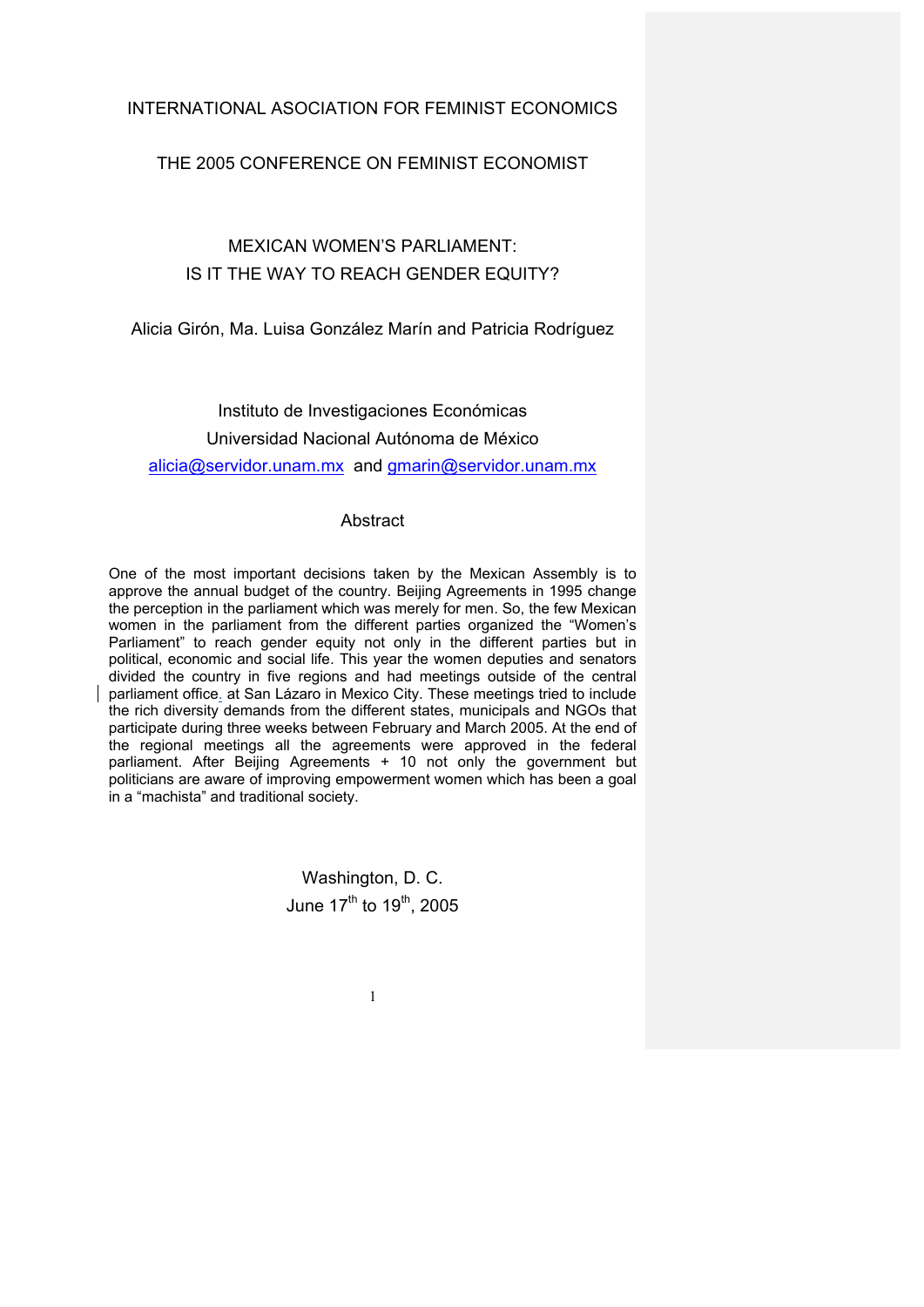"Mexican Women's Parliament: is it the way to reach gender equity"

Alicia Girón, Ma. Luisa González Marín and Patricia Rodríguez

One of the most important decisions taken by the Mexican Assembly is to approve the annual budget of the country. Beijing Agreements in 1995 change the perception in the parliament which was merely for men. So, the few Mexican women in the parliament from the different parties organized the "Women's Parliament" to reach gender equity not only in the different parties but in political, economic and social life. After Beijing Agreements not only the government but politicians are aware of improving empowerment women which has been a goal in a "machista" and traditional society.

I. Historical Background

Women's Parliament was constituted the 8th of March of 1998. It is formed by The Gender and Equity Commissions' chambers of senators and deputies, members of the parliament. These commissions were formed with the aim to follow the Beijing Agreements and have a response to the women's problems in Mexico. Since its creation until the last meeting in March  $18<sup>th</sup>$  of this year, the meeting was regionalized between deputies and senators. The country was divided in five regions and dialogue and discussion was raised through seven topics.

The approach between women and civil society, politic organizations, NGO´s, academic institutions, feminist movements, public administrators and legislators of all the politic parties, established a formal dialogue with specific obligations and some agreements. Again the Legislative Palace, *San Lazaro* open its doors to a numerous women's contingent that for years has waited for a direct dialogue with its popular representations.

Even though women are majority in the total population and in the census for election, do to the fact that in the 2003 census they represented de 51.8%, see graphic 1, their participation in the election positions is still very small. In the deputy parliament, they represented only the 22.2% and the senators represented only 18.7%.

Nevertheless, the women votes to the parties are of great interest, because winning this population can be the difference between the triumph or the failure.

The objective of this short paper is to demonstrate that even though women participation is still very precarious in the decisions making,

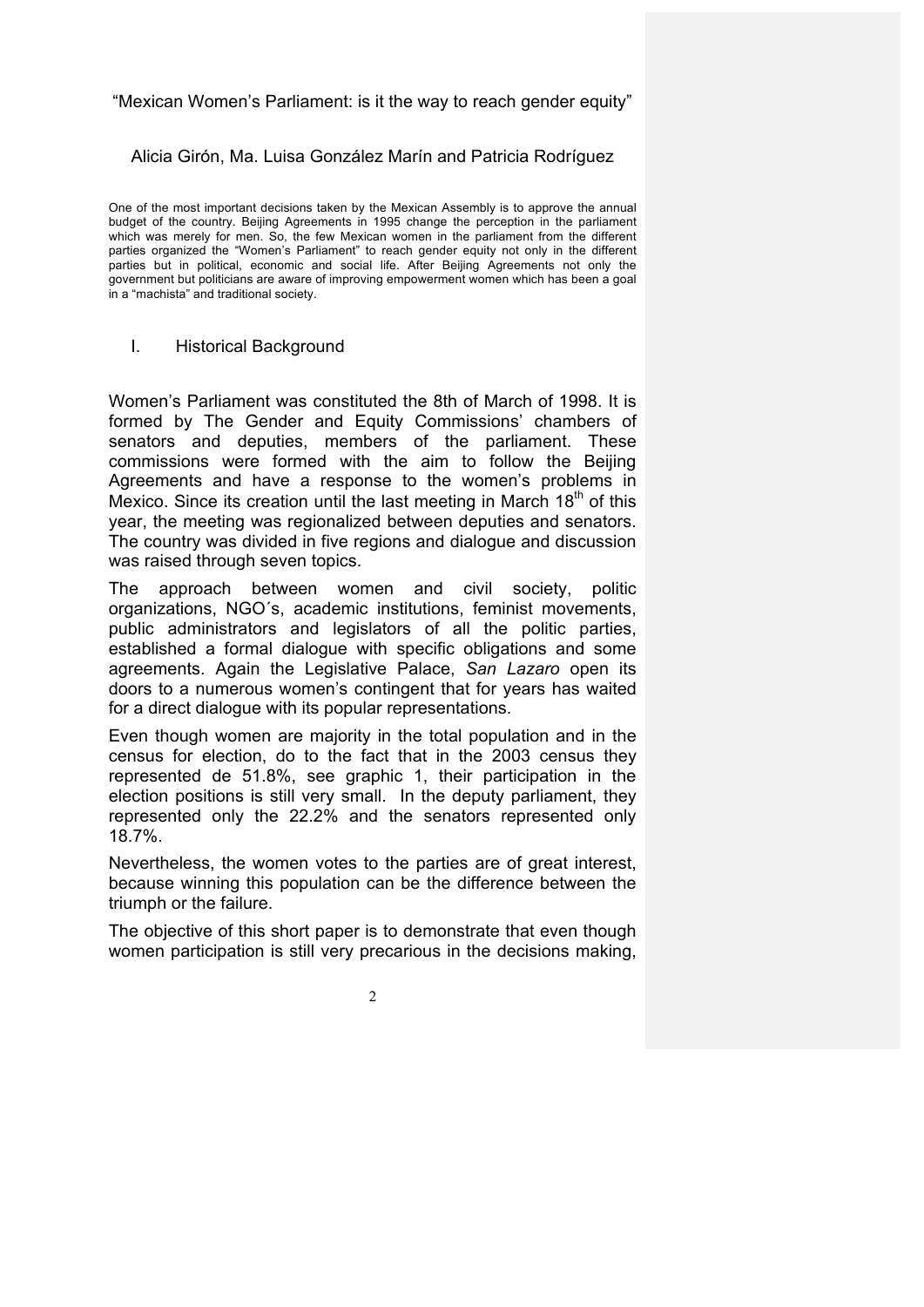the progress gain contributes to the elaboration of laws and norms against gender discrimination.

The central hypothesis is that women representation in the decision making through the legistlative pairlaments shows a relation between politic power exercise by women and, the level and development of the society.



II. Electoral census, militants and representatives.

Mexican women had participated in accelerated way in the job market since the economic crisis started in the mid seventies and eighties. Integrating in a massive to the job market way for augmenting the family salary, gain independence and having voice in the decision making in the daily life. A greater access to education and changes in the types of economic development in the country has had an impact in new forms of the traditional family life.

In the politics, a greater participation of women is clearly reflected in a mayor incidence of positions taken from popular election or in the politic parties' structure. This process reproduces the needs of a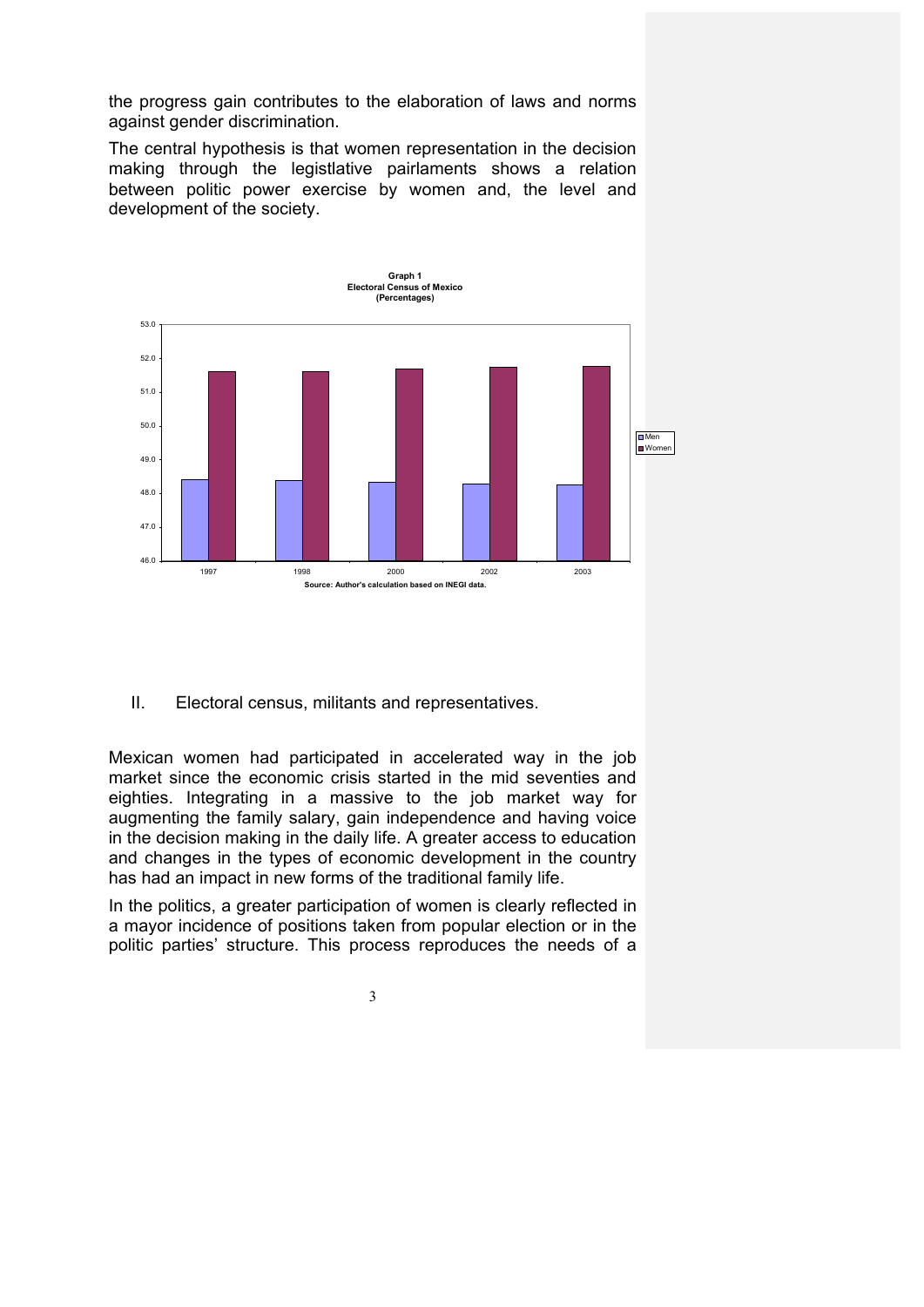society in its whole to consider and integrate the life experience of women, in the solution of new economic, social and cultural needs, through the modification of ruling laws and regulations.

These days women represent more than 50% of the electoral census and in most of the political parties half of its militants are women, but still when it exists different gender installments in the intern documents of the political parties<sub>1</sub> and in the COFIPE (Federal Code of Institutions and Electoral Procedures) it has a minimum of 30%, for the integration of the lists of candidacy of the positions for popular elections, in reality the current legislation women parliament and senator women have a 21.5% of the total in both chambers, this is that in the legislative practice, for intern reasons of the integrated political parties of the women candidacies, these do not reach nearly the minimum percentage of fees that are proposed in the legislation.

The lowest political participation is in the presidential municipalities' category, in 2002 and 2003, women reached nearly 3.9% of the total. In absolute numbers, in 2003 there were only 96 women as municipal president versus 2,351 men.

III. Women ana political empowerment.

One of the biggest worries and challenges in a development country are that women participate in the decisions around its economic, political and social surrounding. This is a warning that still there is a lot to do in the side of the political parties, so that their speech is not only useful to manage women as an electoral market, but to achieve in real life their integration to gain positions where they can contribute their experience to give solutions in a realistic and practical way, to the actual necessities of women.

It is important to highlight that one of the principal concern of United Nations are the public policies. Only consolidating the laws and regulations that rule the budget with a gender focus, the women situation can be improved. While revising the quantities authorized by the parliament to the programs with gender focus, these always represented a minimum percentage in relation with the total

 $\frac{1}{1}$  $1$  The PRI has a gender fee of 50% and the PRD of 30%.

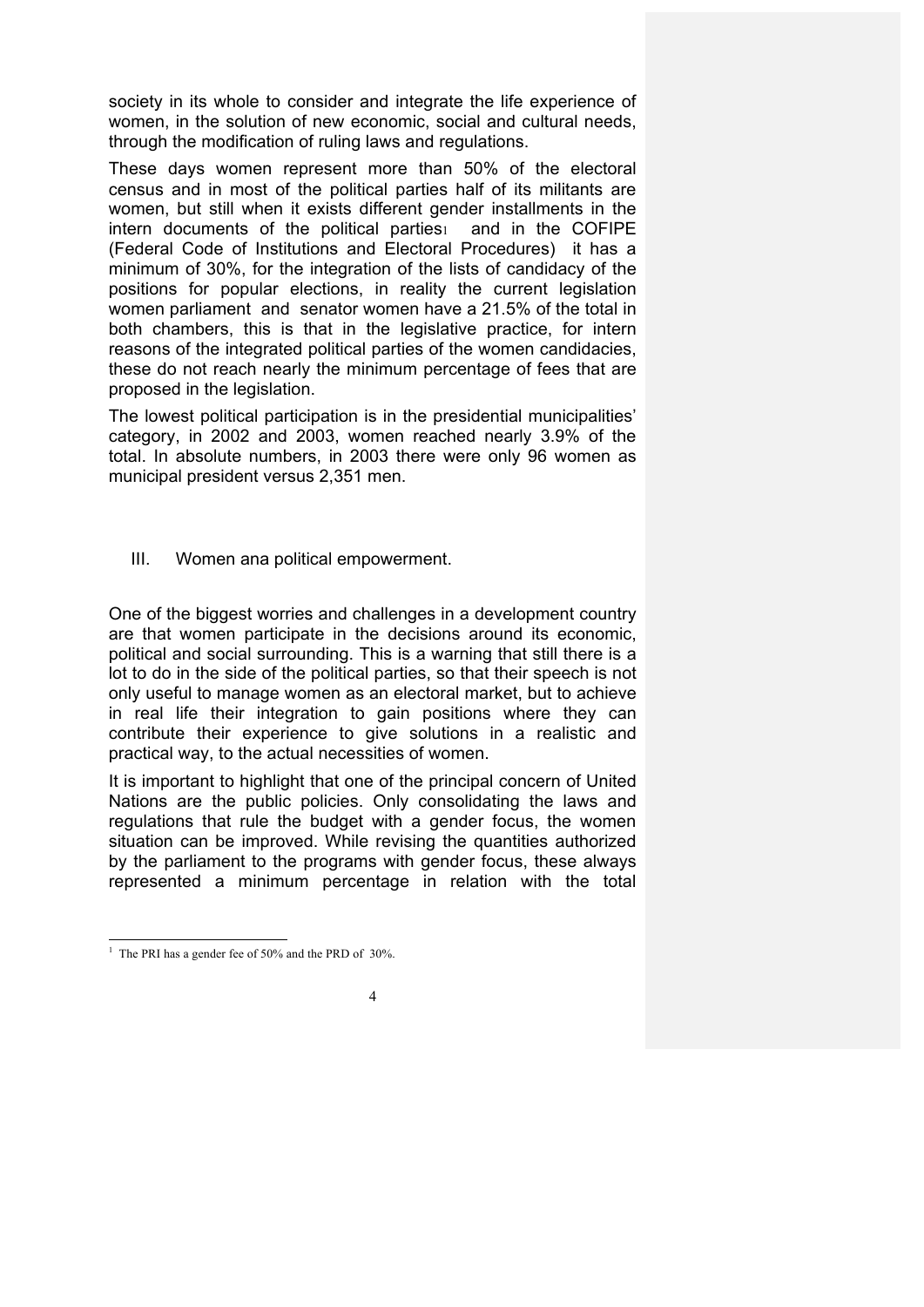expenditure generalized, this means that it is not observed the inequality conditions of women.

In the other side, we shouldn't look down to the evolution of the feminine participation, in the XLII Legislation (1952-1955) there was only one woman and in the actual LIX Legislation (2003-2006) they are 119. In the case of the senators, of one woman there are now 24, this means that in both chambers there are 143 women participating.

Alicia 1/6/05 12:52 **Comment [1]:** Checa la redacción en español en este párrafo que no se entiende.

#### **Table 1 Deputies in the different legislatures 1952- 2006**

| Legislature   | Period  | Total | Men | Women |
|---------------|---------|-------|-----|-------|
| <b>XLII</b>   | 1952-55 | 162   | 161 |       |
| <b>XLIII</b>  | 1955-58 | 160   | 156 | 4     |
| <b>XLIV</b>   | 1958-61 | 162   | 154 | 8     |
| <b>XLV</b>    | 1961-64 | 185   | 176 | 9     |
| <b>XLVI</b>   | 1964-67 | 210   | 197 | 13    |
| <b>XLVII</b>  | 1967-70 | 210   | 198 | 12    |
| <b>XLVIII</b> | 1970-73 | 197   | 184 | 13    |
| <b>XLIX</b>   | 1973-76 | 231   | 212 | 19    |
|               | 1976-79 | 236   | 215 | 21    |
| LI            | 1979-82 | 400   | 368 | 32    |
| LII           | 1982-85 | 400   | 358 | 42    |
| LIII          | 1985-88 | 400   | 358 | 42    |
| LIV           | 1988-91 | 500   | 442 | 58    |
| LV            | 1991-94 | 499   | 455 | 44    |
| LVI           | 1994-97 | 496   | 424 | 72    |
| LVII          | 1997-00 | 500   | 413 | 87    |
| LVIII a/      | 2000-03 | 500   | 411 | 89    |
| LIX b/        | 2003-06 | 496   | 385 | 111   |

Source: Author´s calculation based on INEGI data.

IV. Advance in women participation in the different legislations.

The woman reaches the vote in 1951 and had its first representation in the XLII Legislation chamber (1952-1955). Since that date, women participation has been advancing recurrently until duplicating the number of participants in the nineties. These days in accordance with the Third Government Report, women still represent at least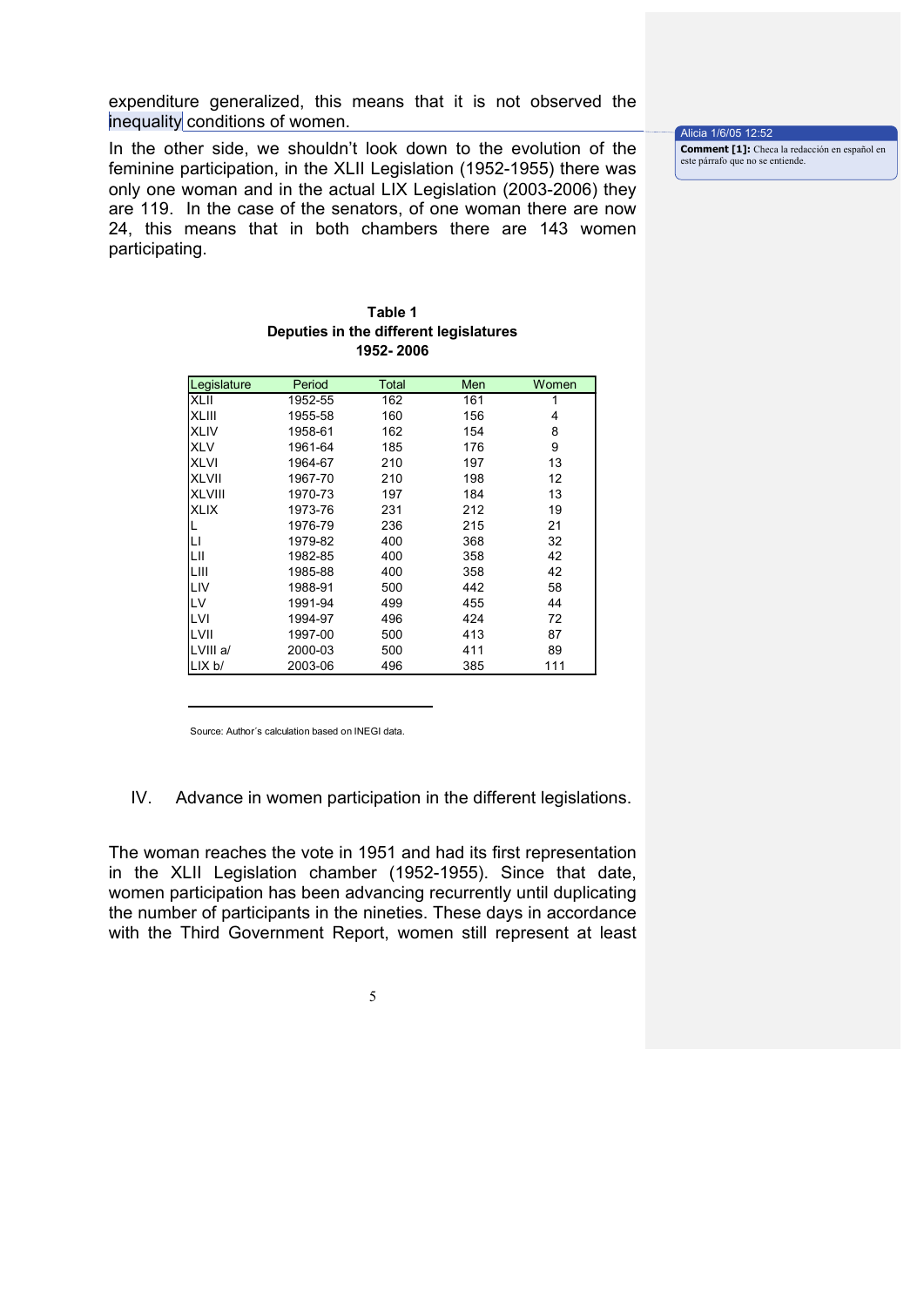one third of the actual legislation. In the following chart it can be observed the raise of women in relation to the number of men.

V. Present legislation and women participation in different political parties.

The political parties more representative in Mexico are PRI, PAN and PRD. Considering the participation in the parliament chamber of women of each political parties, it is observed that the PAN (National Action Party, by its abbreviation in Spanish), has the mayor number of women as deputies reaching the 10% of women and 21 percent of men, of the total of 500 (men and women) that integrate the parliament chamber. It is followed by descending order the PRI (Institutional Revolutionary Party, by its abbreviation in Spanish) with and 8% of legislative women facing 38% of masculine sex, the PRD (Democratic Revolutionary Party, by its abbreviation in Spanish) contribute only to a 5% of the women and 15% of men, continued bye the PVEM (Mexican Ecologist Green Party, by its abbreviation in Spanish) with 1% of women and 3% of men. In the following graphic we can see the percentage of women in each party.

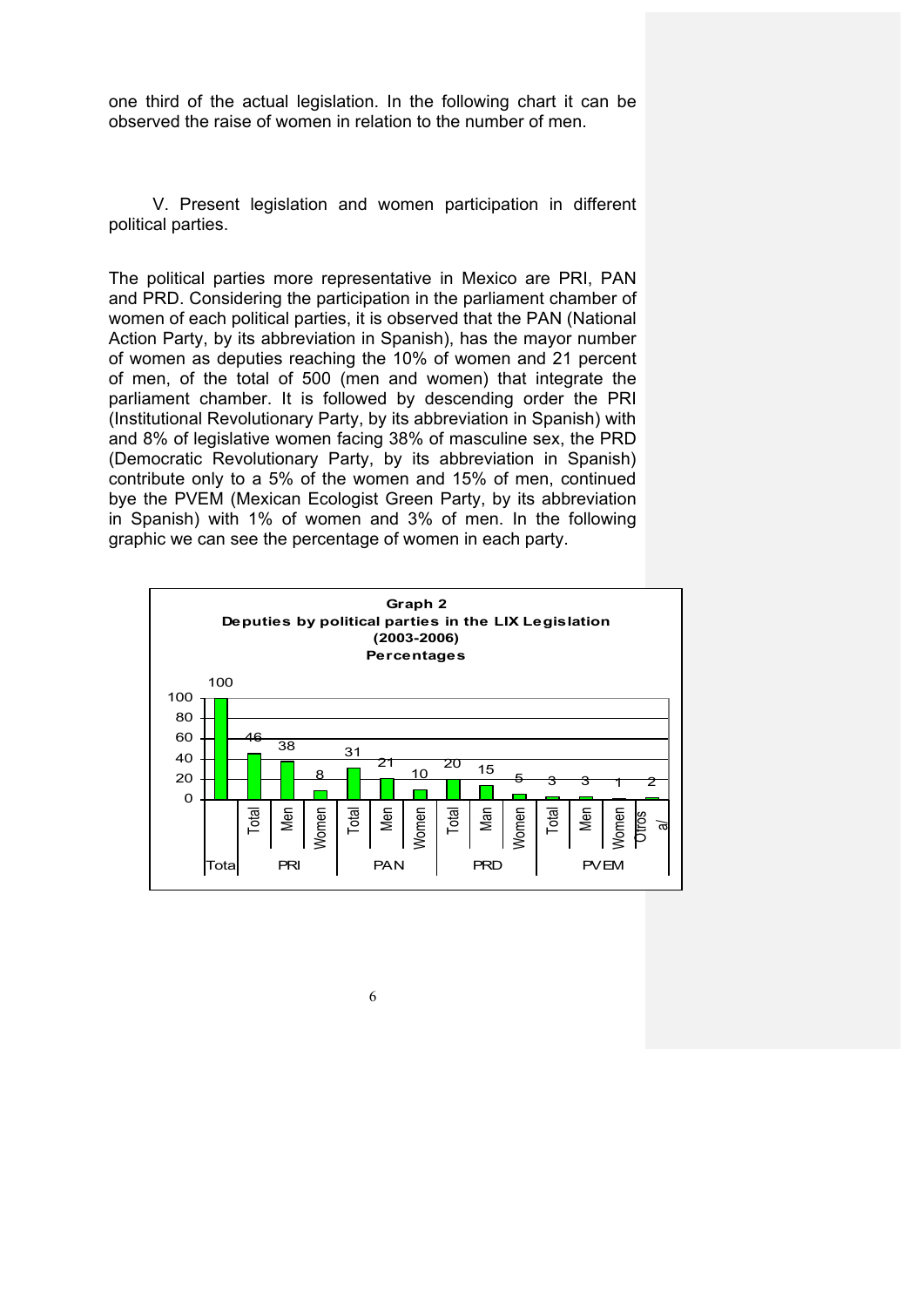In relation with the senator's chamber, the total of representative women is of 24 versus 104 men; this means that there is only 23% of women representation, the political party that contributes more to this feminine representation is PRI that has 12 women, half (6 women), of this number the PAN and PRD only reaches to integrate two senator women, the PVEM has 4 women in the Senate, see the following chart.

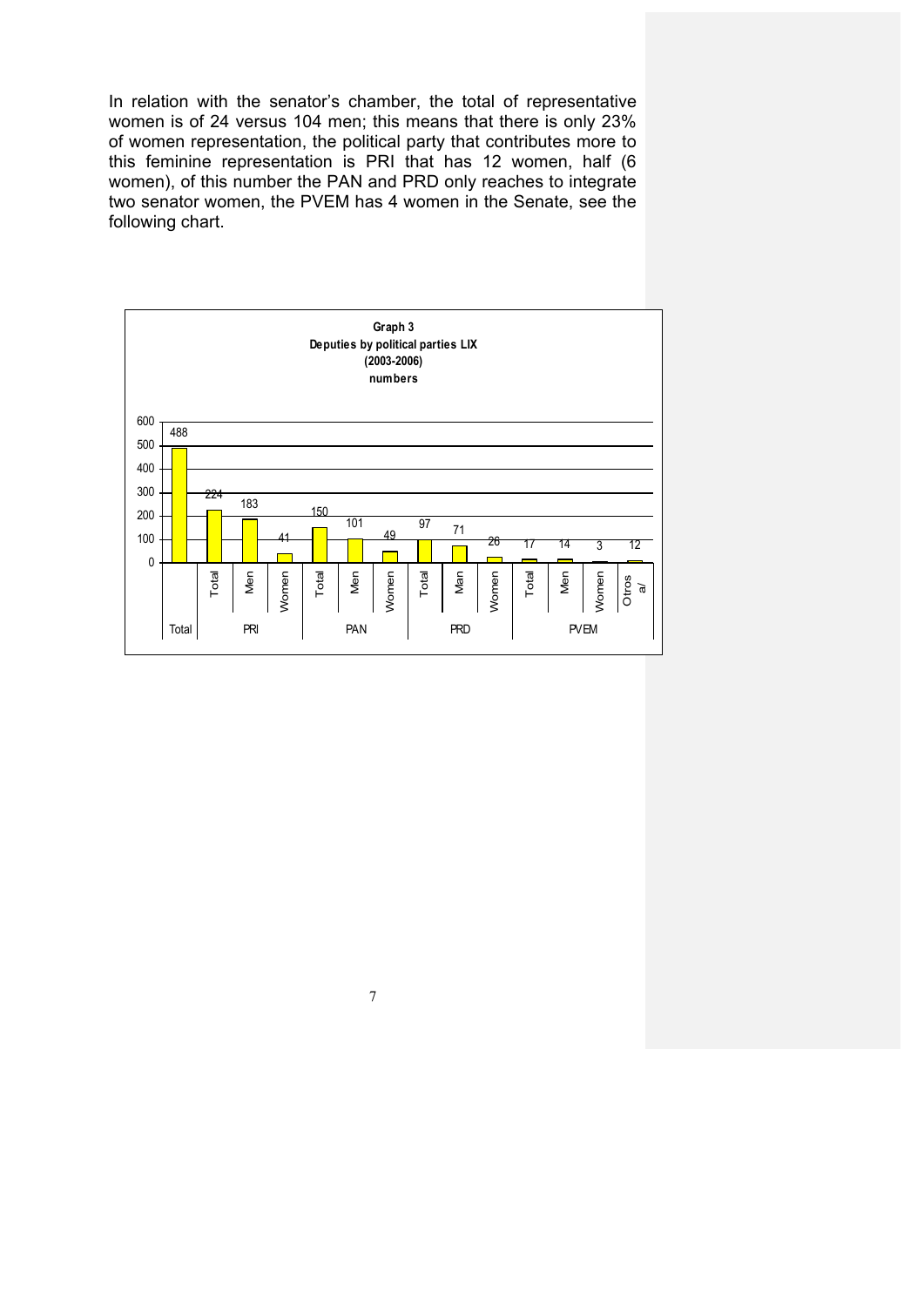| Table 2                                   |  |
|-------------------------------------------|--|
| Senators that conform the LIX Legislature |  |
| $(2003 - 2006)$                           |  |

| Legislature   | <b>Period</b> | <b>Total</b> | <b>Men</b> | <b>Women</b>   |
|---------------|---------------|--------------|------------|----------------|
|               |               |              |            |                |
| XLVI y XLVII  | 1964 a 1970   | 58           | 55         | 3              |
| XLVIII y XLIX | 1970 a 1976   | 60           | 54         | 6              |
| LyLI          | 1976 a 1982   | 64           | 56         | 8              |
| LII y LIII    | 1982 a 1988   | 64           | 44         | 20             |
| <b>LIV</b>    | 1988 a 1991   | 64           | 54         | 10             |
| LV            | 1991 a 1994   | 64           | 62         | $\overline{2}$ |
| <b>LVI</b>    | 1994 a 1997   | 128          | 115        | 13             |
| LVII          | 1997 a 2000   | 128          | 108        | 20             |
| LVIII         | 2000 a 2003   | 128          | 105        | 23             |
| LIX a/        | 2003 a 2006   | 128          | 104        | 24             |

a/ They weren't elections for senators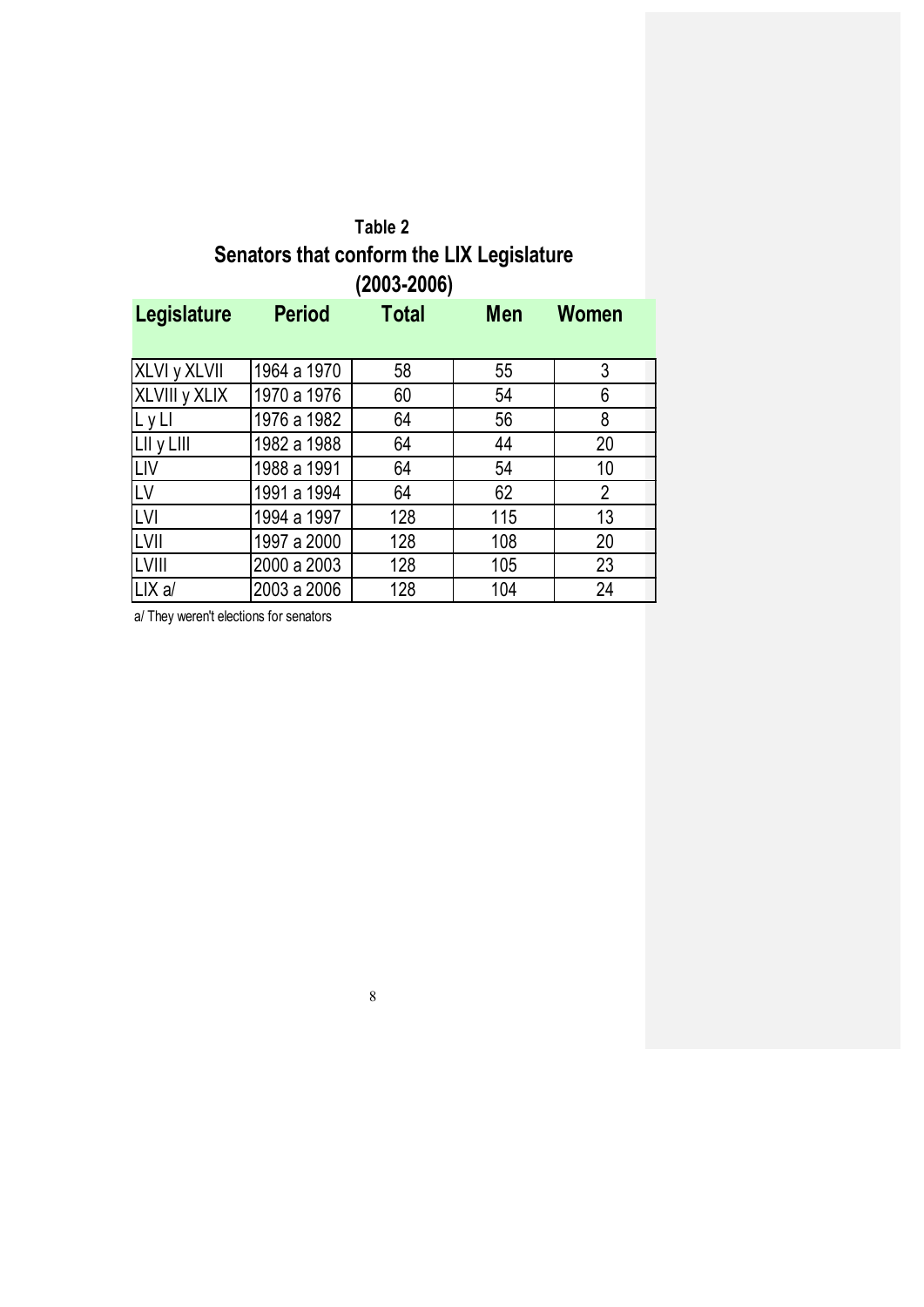#### VI. Conclusions.

The spaces won by women in Beijing in 1995 represente the universal agenda paradigm, the theoric-methodologic focus and the political feminist practice. From this moment the political participation demand of women is globalize and institutionalize in the society, beyond the academic analysis. The relation women, gender and politics is a tense correlation, because the politics from the gender studies covers the private and public lives of our society.

Starting to increase this awareness, advancing towards the democracy in the Latin-American societies has put in debate, the authoritarian State and the patriarch power of the daily happening.

One of the conclusions of the present work in relation to the Women's Parliament is, in the politic life and in different political parties women have been incorporated gradually. This incorporation has been not much for the intern political determination, but because women represent every day more than a number of mayor votes, as well as that electoral parties have imposed gender fees to the parties, so that this integration has not been as accelerates as, the way society and gender equity demand. It is hope that in the next ten years women have a more active participation and this will be reflected in a political participation more equitable.

One of the more important decisions of the Deputies Chamber is the approval of the budget with a "gender focus". This decision involves principally funding politics to development where it is included public health policies specific to women, credit to micro-entrepreneur, housing, girl's childhood, education, etc. Last year, in November some budgets were approved including the gender vision. This made a distinction of the different programs and now days it is expected that they continue growing.

At least one society where it is reinforce women in development participation could eradicate the economic surrounding, political patriarchal and social environment in Mexico.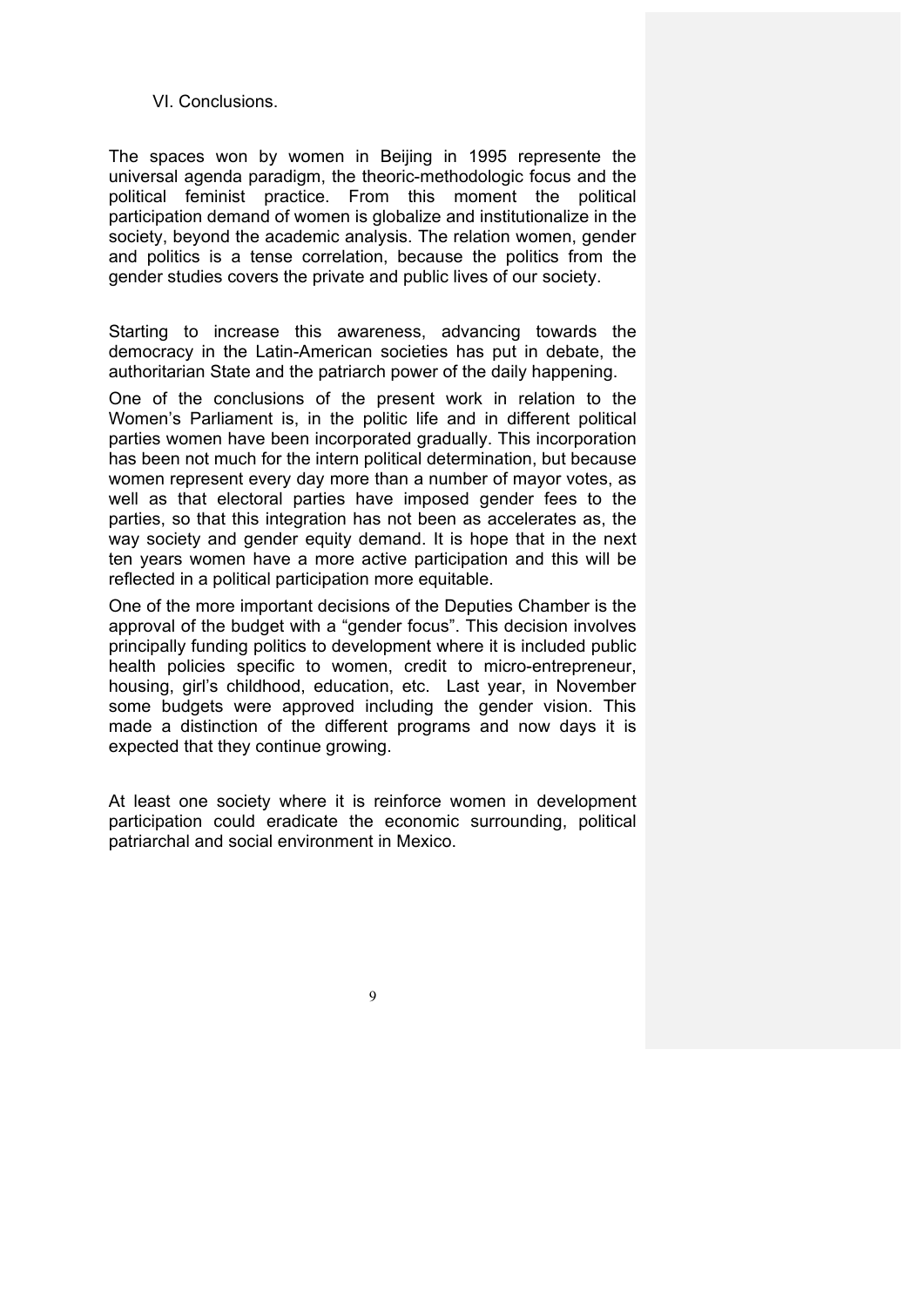#### Anexo No. 1

SEPTIMA REUNIÓN ANUAL "PARLAMENTO DE MUJERES DE MÉXICO DECLARACIÓN POLÍTICA

La Séptima Reunión Anual del Parlamento de Mujeres de México conjunta las voces más diversas de las mujeres de toda la República Mexicana que participamos en las 5 reuniones regionales realizadas en Nayarit, Michoacán, Nuevo León, Chiapas y Puebla.

Las propuestas emanadas de cada ejercicio regional requieren del análisis, formulación, impulso y cumplimiento de una agenda legislativa con perspectiva de género que surja de las participaciones y se apegue a los derechos de las mujeres reconocidos en la legislación nacional y los acuerdos internacionales firmados por México.

Hoy las más de 1,400 mujeres presentes, de todos los estados del país, con representación de la más amplia diversidad ideológica y política, reunidas en el Palacio Legislativo de San Lázaro, declaramos:

1. - No cederemos en la lucha por la reivindicación de nuestros derechos humanos, civiles, políticos, sociales y económicos.

2. - Celebramos la ratificación de la Plataforma de Acción de Beijing en la 49ª Sesión de la Comisión de la Condición Jurídica y Social de la Mujer donde se refrendó el compromiso con la equidad, la justicia, la igualdad, la inclusión y la democracia en México y en el mundo.

3. - Nos pronunciamos por el respeto y la defensa de la educación en México por ser salvaguarda de la igualdad de oportunidades, las libertades, los derechos y la soberanía.

4. - Seguiremos empeñadas en lograr un presupuesto con enfoque de género así como mayores asignaciones a favor del adelanto de las mujeres.

5. - Denunciamos la violencia contra las mujeres en todas sus manifestaciones y refrendamos nuestro compromiso para continuar nuestra lucha por abatirla y lograr la prevención, la atención y el acceso a la justicia de las mujeres y sus familias.

6. - Ratificamos nuestro compromiso para el esclarecimiento de todos los casos de feminicidios de mujeres y niñas en todo el país y desde luego en Ciudad Juárez.

7. - Repudiamos la represión que sufrieran mujeres turcas y un sinnúmero de mujeres en todo el mundo que se manifestaron en sus países defendiendo los derechos de las mujeres, en el marco del Día Internacional de las Mujeres.

8. - Continuaremos en nuestros esfuerzos por lograr una reforma laboral con enfoque de género que garantice la igualdad de oportunidades, la equidad y la justicia laborales así como la vigencia de un mundo laboral libre de acoso y violencia contra todas las mujeres.